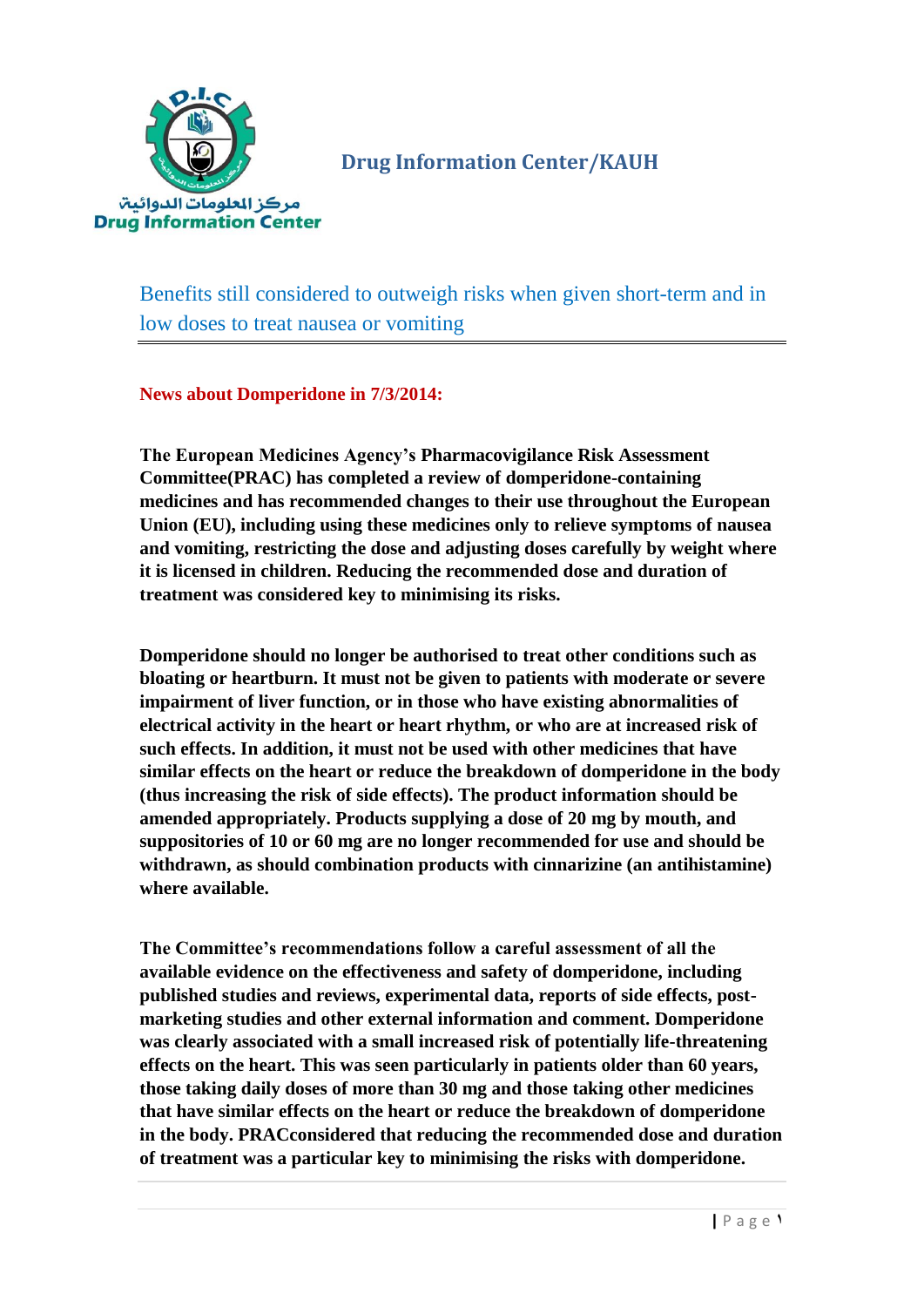# **What MOTILIUM (Domperidone) is used for?**

MOTILIUM is used to treat the following conditions in adults:

- 1- nausea and vomiting
- 2- Discomfort caused by a slow moving stomach known as gastroparesis.

You have to know: domperidone should no longer be authorized to treat other conditions such as bloating or heartburn.

MOTILIUM is an antiemetic and a prokinetic medicine. It works by blocking the action of a chemical messenger in the brain which causes the feeling of nausea and vomiting, as well as increasing the movement or contractions of the stomach and intestines, allowing food to move more easily through the stomach.

## **Before you prescribe MOTILIUM**

Do not give MOTILIUM if:

- 1- Your patient has an allergy to MOTILIUM, or any of the ingredients.
- 2- The patient has a tumor of the pituitary gland called prolactinoma.
- 3- Patient has severe belly cramps or persistent black stools
- 4- The patient has or has had liver disease, bleeding, obstruction or perforation in the stomach and intestines.
- 5- The patient is taking another medicine containing the active ingredient ketoconazole, fluconazole or voriconazole which is used to treat fungal infections. Or taking an antibiotic containing the active ingredient erythromycin, clarithromycin or telithromycin , or taking another medicine containing the active ingredient amiodarone, which is used to treat fast heart rate.

## **Important Note:**

**A risk of unusual heart beat or sudden heart failure has been associated with MOTILIUM use. The risk is higher in patients older than 60 years or taking more than three tablets daily. MOTILIUM should be used with caution and should be taken at the lowest effective dose, particularly in older patients. Treatment with MOTILIUM should be stopped if signs or symptoms occur that may be associated with unusual heartbeat.**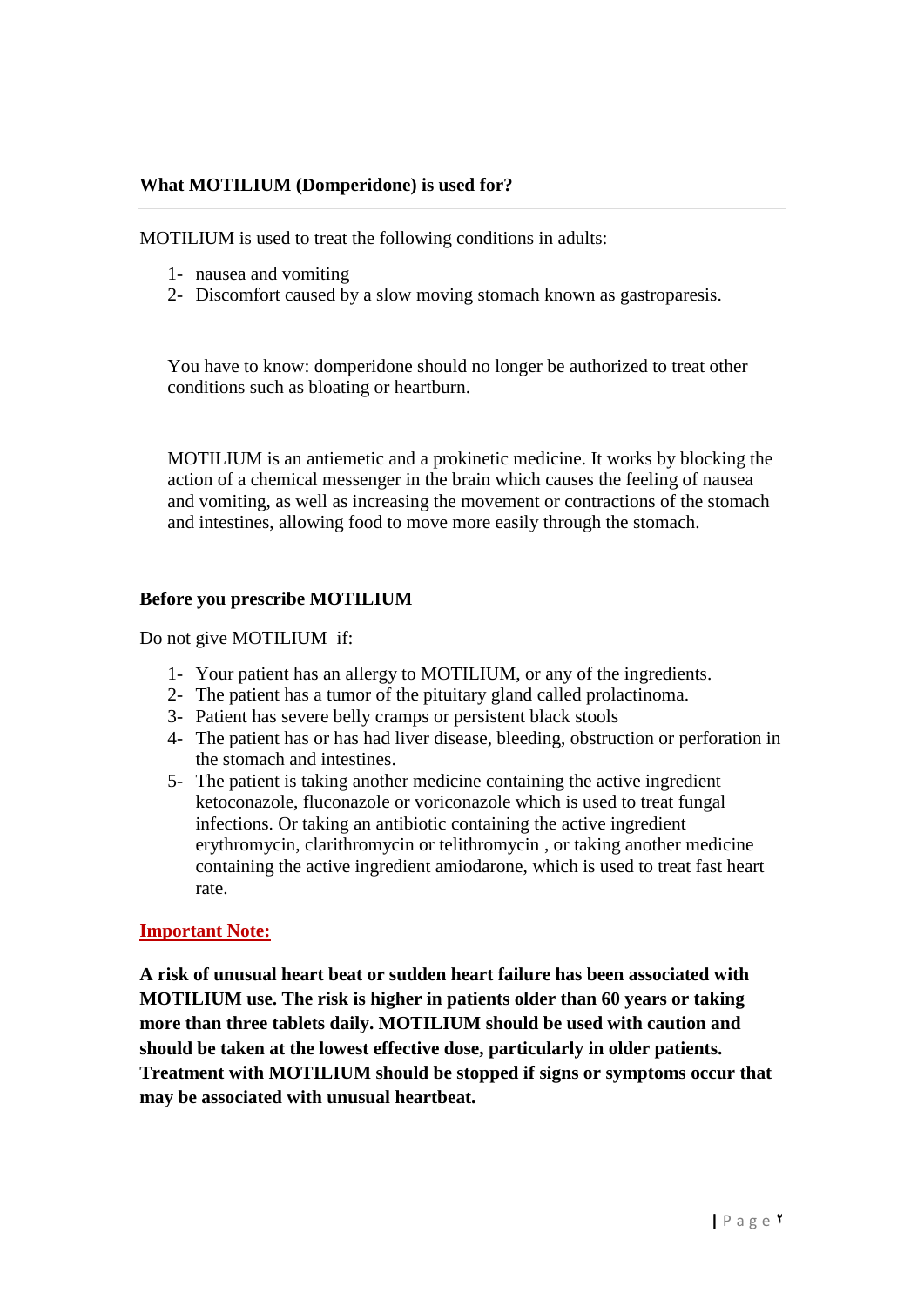#### **Before you start to give it**

You must ask your patient if:

- $\overline{\phantom{a}}$  She is pregnant or planning to become pregnant
- $\overline{\phantom{a}}$  She if breast feeding or wish to breastfeed
- $\div$  She/he has a pre-existing heart condition
- $\overline{\phantom{a}}$  She/he has or has ever had liver or kidney disease
- $\triangle$  She has or has ever had breast cancer
- $\overline{\textbf{H}}$  He/she is not able to digest lactose which is a sugar found in milk and milk products.

#### **Check if your patient is taking other medicines:**

- $\overline{\text{4}}$  Medicines for treating fungal infections, such as ketoconazole, fluconazole, itraconazole and voriconazole.
- $\overline{\text{4}}$  Medicines that neutralise or reduce the amount of stomach acid (such as antacids, ranitidine, cimetidine, omeprazole)
- $\overline{\text{4}}$  Anticholinergic drugs (used to prevent travel sickness, treat Parkinson's Disease or relieve stomach cramps or spasms)
- $\overline{\text{A}}$  An antibiotic, such as clarithromycin, telithromycin and erythromycin
- $\overline{\phantom{a}}$  Medicines used to treat HIV infections, such as amprenavir, atazanavir, fosamprenavir, indinavir, nelfinavir, ritonavir and saquinavir
- $\overline{\text{4}}$  Medicines used to treat high blood pressure or chest pain, such as diltiazem and verapamil
- Amiodarone used to treat fast heart rate
- $\overline{\text{4}}$  Aprepitant used to treat nausea and vomiting
- An antidepressant called nefazodone.

These medicines may be affected by MOTILIUM or may affect how well MOTILIUM works.